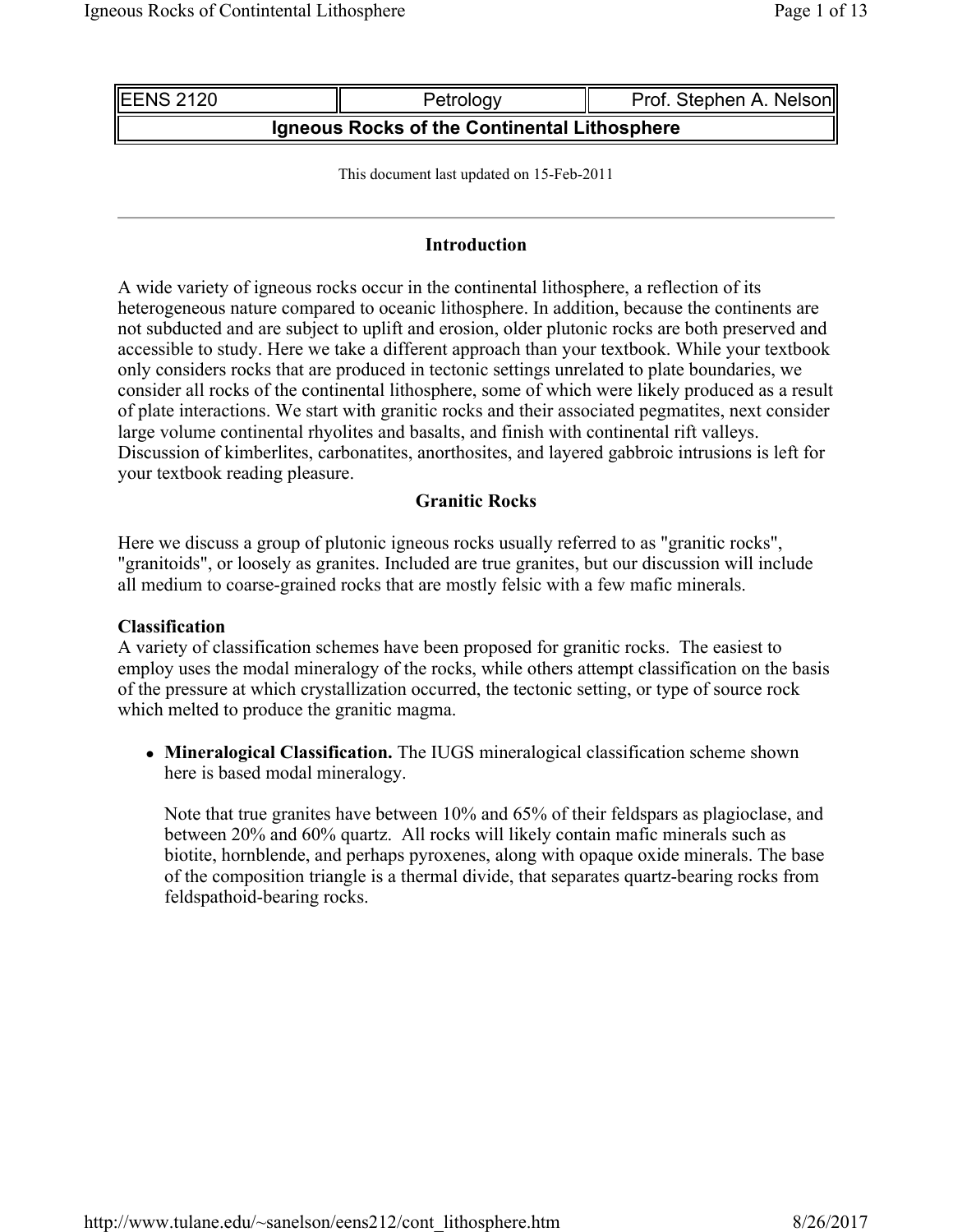

The feldspathoid bearing rocks include the feldspathoidal syenites, which will not be considered to any large extent here (see your text).

 **Hypersolvus and Subsolvus Granites.** Another way of looking at the classification of granitic rocks is based on the feldspars, and whether or not they crystallized under relatively dry low pressure conditions or "wet", higher pressure conditions. This can be seen by comparing the experimentally determined phase diagrams at various conditions. At low pressure under dry conditions, the alkali feldspars form a complete solid solution at high temperature, but, upon slow cooling, they eventually reach the solvus and exsolve into two feldspars, one rich in albite and the other rich in orthoclase. But, because of the low temperature at which this occurs, only single feldspars will occur and these will show a perthitic texture.

Granites that crystallize under low pressure and exhibit a single perthitic alkali feldspar are considered *hypersolvus granites*.

At higher pressure, under watersaturated conditions, the liquidus surface is suppressed and the solvus moves up to intersect the solidus.



This results in the crystallization of two alkali feldspar solid solutions, one rich in Ab, and the rich in Or. Each of these will further exsolve on cooling to form perthites. Granites that crystallize under these conditions are referred to as *subsolvus granites*.

While this classification scheme may be useful in distinguishing between granites that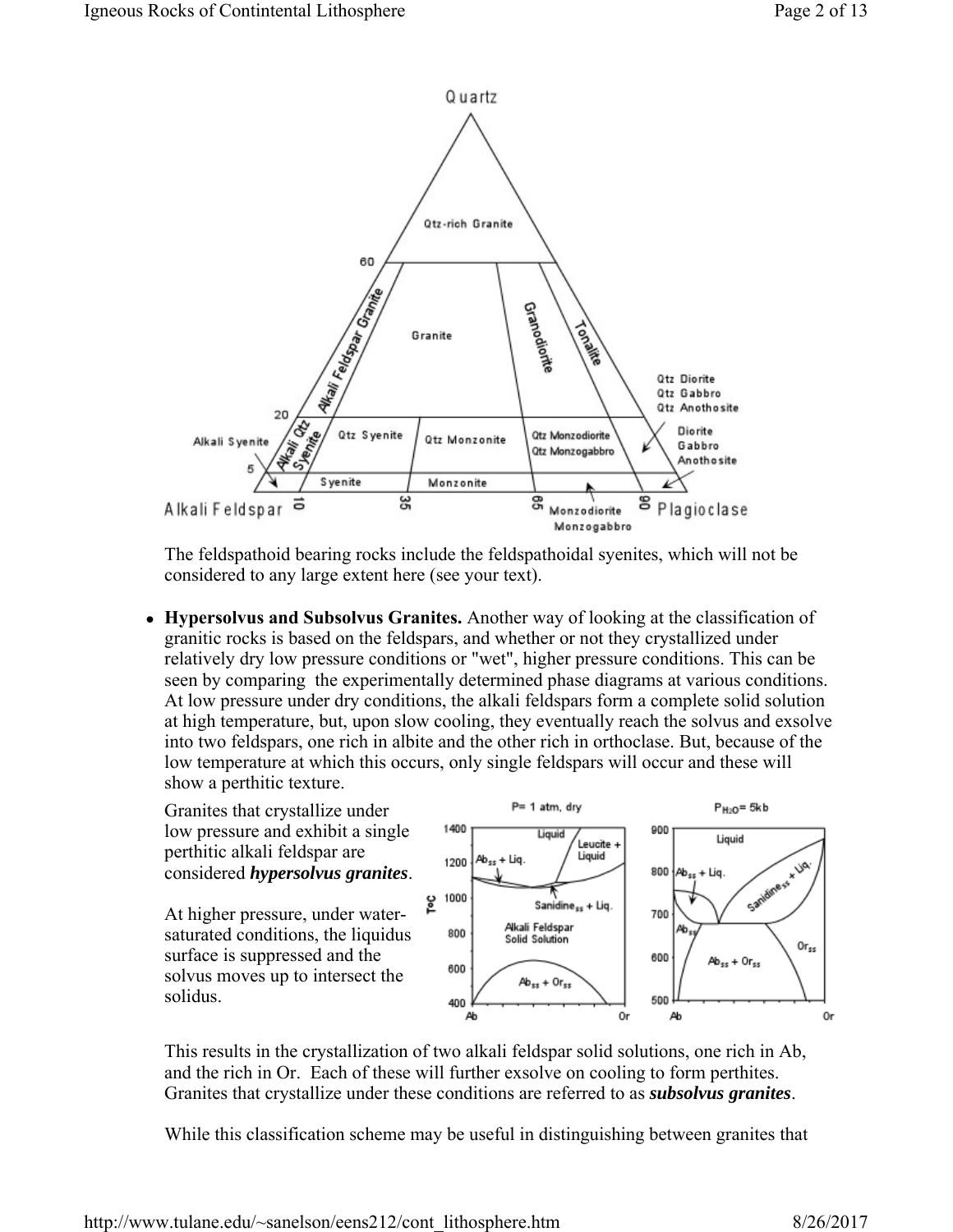crystallized at high pressure and those that crystallized at low pressure, the addition of the anorthite component complicates things. Thus, the utility likely only applies to those granites that are poor in plagioclase, or to those that would be classified as alkali feldspar granites under the IUGS classification scheme.

- **Tectonic/Chemical Classification.** Tectonic classification is more appropriately called a chemical classification, because, as we will see, the various chemical types are not necessarily restricted to certain tectonic environments.
	- **S-type Granites.** S-type granites are thought to originate by melting (or perhaps by ultrametamorphism) of a pre-exiting metasedimentary or sedimentary source rock. These are peraluminous granites [i.e. they have molecular  $Al_2O_3$  > (Na<sub>2</sub>O +  $K_2O$ ]. Mineralogically this chemical condition is expressed by the presence of a peraluminous mineral, commonly muscovite, although other minerals such as the  $\text{Al}_2\text{SiO}_5$  minerals and corundum may also occur. Since many sedimentary rocks are enriched in  $Al_2O_3$  as a result of their constituents having been exposed to chemical weathering near the Earth's surface (particularly rocks such as shales that contain clay minerals), melting of these rocks is a simple way of achieving the peraluminous condition.

Many S-type granitoids are found in the deeply eroded cores of fold-thrust mountain belts formed as a result of continent-continent collisions, such as the Himalayas and the Appalachians, and would thus be considered orogenic granites.

 **I-type Granites.** I-type granites are granites considered to have formed by melting of an original igneous type source. These are generally metaluminous granites, expressed mineralogically by the absence of peraluminous minerals and the absence of peralkaline minerals, as discussed below. Instead these rocks contain biotite and hornblende as the major mafic minerals.

Mesozoic or younger examples of I-type granites are found along continental margins such as the Sierra Nevada batholith of California and Nevada, and the Idaho batholith of Montana. In these regions the plutonism may have been related to active subduction beneath the western U.S. during the Meszoic. I-type granites are also found in the Himalayas, which are related to continent-continent collisions.

Plutonic suites that were emplaced in convergent continental margin settings, show many of the same characteristics as the calc-alkaline volcanic suite that likely erupted on the surface above. The suites include gabbros, diorites, quartz monzonites, granodiorites, and granites. They show mild to no Fe-enrichment, similar to calc-alkaline volcanic rocks, and a range of isotopic compositions similar to the associated volcanic rocks. Nearly all are I-type granitoids.

An example of the a convergent margin plutonic suite is found in the Sierra Nevada Batholith and associated plutons in eastern California and western Nevada that were emplaced during the Mesozoic Era.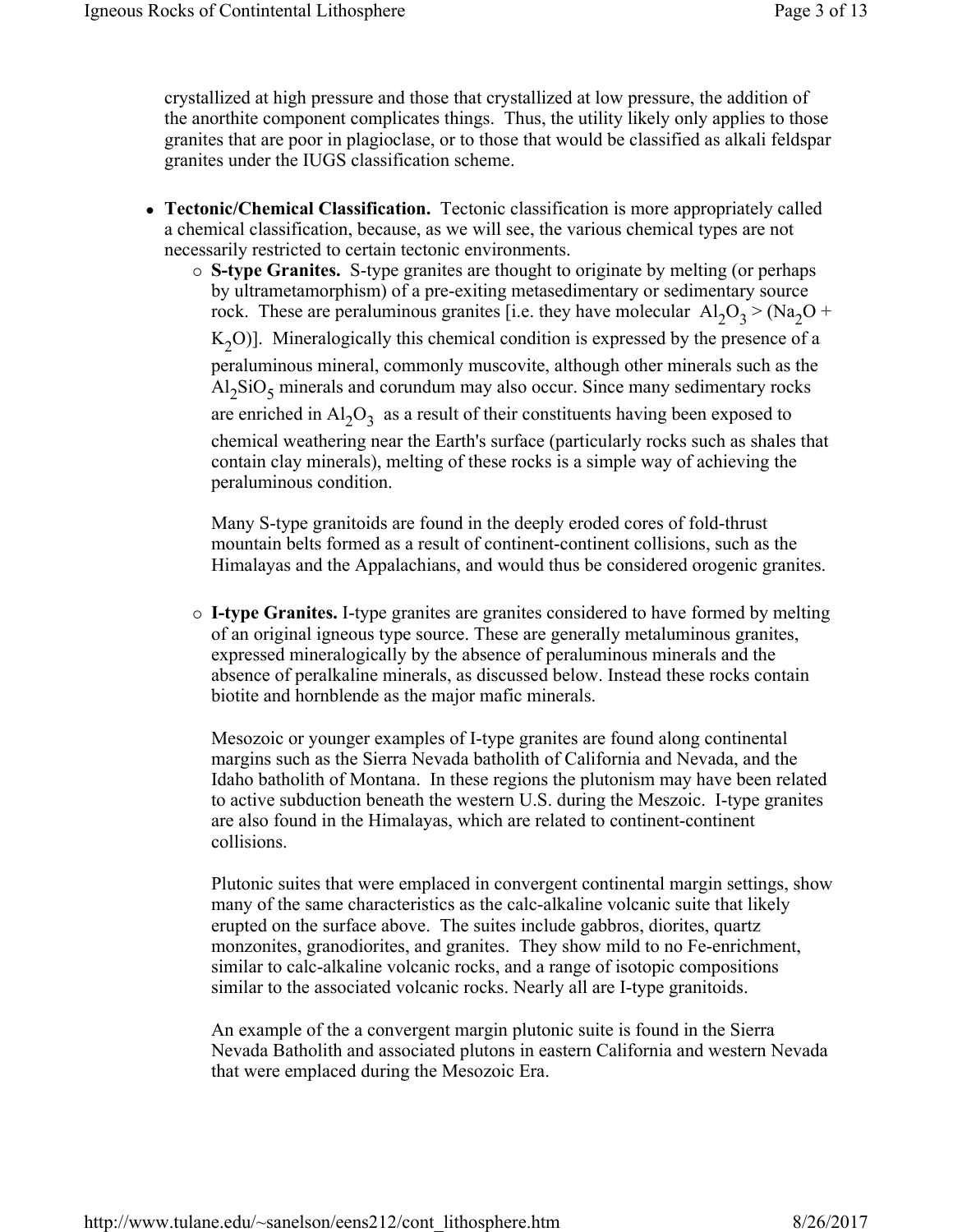Exposed rocks are generally older toward the east and southeast. Kistler and Peterman showed that the Sr isotopic ratios vary across the batholith in a systematic way. The younger rocks in the western portion of the batholith are mostly quartz diorites with Sr isotopic ratios less than 0.704, ratios expected from melting of the mantle or young crustal rocks. Plutons farther east are mostly quartz monzonites and granodiorites with ratios increasing along with age of the plutons toward the east and southeast. One interpretation of the data is that the older rocks contain a higher proportion of older crustal material than the younger plutonic bodies.



 **A-type Granites.** A-type granites are generally peralkaline in composition [molecular (Na<sub>2</sub>O + K<sub>2</sub>O) > Al<sub>2</sub>O<sub>3</sub>]. Minerals like the sodic amphiboles riebeckite and arfvedsonite, and the sodic pyroxene - aegerine, are commonly found in these rocks. In addition, they tend to be relatively Fe-rich and thus fayalitic olivine sometimes occurs.

They are considered anorogenic granites because they are generally found in areas that have not undergone mountain building events. Instead, they appear to be related to continental rifting events wherein continental lithosphere is thinned as a result of upwelling asthenosphere. The upwelling raises the geothermal gradient resulting in melting. Young peralkaline granites are found in the Basin & Range Province of the western U.S., and older examples are found throughout southeastern Australia (see Blatt and Tracey, figure 9-13, p. 186).

- **Depth of Emplacement.** Because the conditions under which a magma cools can play an important role in the texture and contact relationships observed in the final rock, plutons can be characterized by the depth at which they were emplaced. This is because depth, to a large extent, controls the contrast in temperature between the magma and its surroundings.
	- **Catazonal Plutons**. The catazone is the deepest level of emplacement, considered to be at depths greater than about 11 km. In such an environment there is a low contrast in temperature between the magma and the surrounding country rock. The country rock itself is generally high grade metamorphic rock. Contacts between the plutons and the country rock are concordant (the contacts run parallel to structures such as foliation in the surrounding country rock) and often gradational. The plutons themselves often show a foliation that is concordant with that in the surrounding metamorphic rocks. Migmatites (small pods of what appears to have been melted rock surrounded by and grading into metamorphic rocks) are common. Some catazonal plutons appear to have formed by either melting in place or by ultrametamorphism that grades into actually melting. Others appear to have intruded into ductile crustal rocks. Most, but not all, Catazonal plutons are S-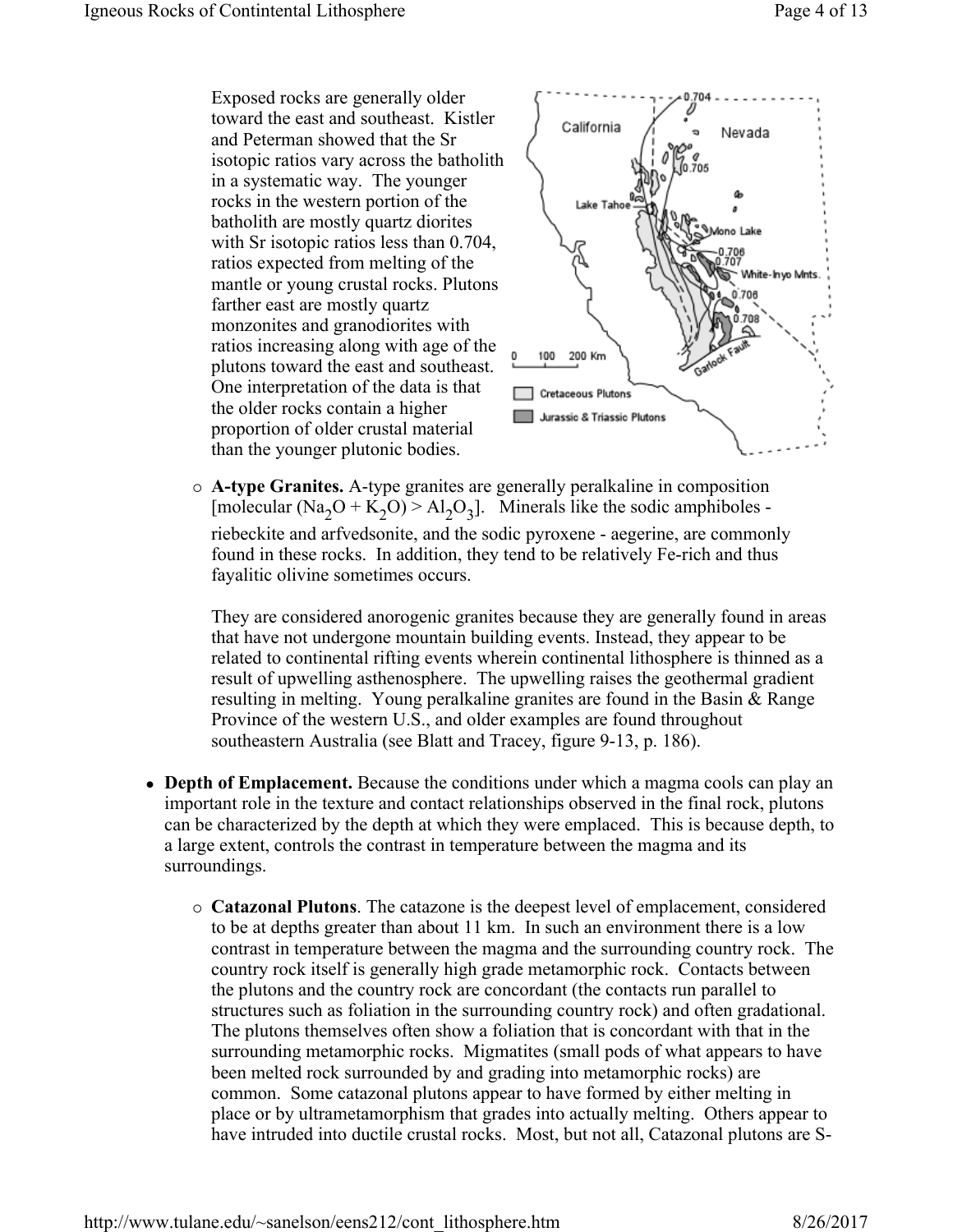type granitoids.

- **Mesozonal Plutons**. The mesozone occurs at intermediate crustal depths, likely between 8 and 12 km. The plutonic rocks are more easily distinguished from the surrounding metamorphic rocks. Contacts are both sharp and discordant (cutting across structures in the country rock), and gradational and concordant like in the catazone. Angular blocks of the surrounding country rock commonly occur within the plutons near their contacts with the country rock. The plutons generally lack foliation and are often chemically and mineralogically zoned.
- **Epizonal Plutons**. The epizone is the shallowest zone of emplacement, probably within a few kilometers of the surface. In such an environment there is a large contrast between the temperatures of the magma and the country rock. The country rock is commonly metamorphosed, but the metamorphism is contact metamorphism produced by the heat of the intrusion. Contacts between the plutons and surrounding country rock are sharp and discordant, indicating intrusion into brittle and cooler crust. The margins of the plutons often contain abundant xenoliths of the country rock.

Before considering the origin of granitic magmas we will first discuss the related rocks, the pegmatites, then consider continental rhyolites, which are likely closely related to granitic plutons.

## **Pegmatites**

Pegmatites are very coarse grained felsic rocks that occur as dikes or pod-like segregations both within granitic plutons and intruded into the surrounding country rock. They appear to form during the late stages of crystallization which leaves  $H_2O$ -rich fluids that readily dissolve high concentrations of alkalies and silica. Thus, most pegmatites are similar to granites and contain the minerals alkali feldspar and quartz. But other chemical constituents that become concentrated in the residual liquid, like B, Be, and Li, are sometimes enriched pegmatites. This leads to crystallization of minerals that are somewhat more rare, such as tourmaline,  $[(Na, Ca)(Mg, Fe, Mn, Li, Al)_3(Al, Fe^{+3})_6Si_6O_{18}(BO_3)_2(OH)_4]$ , beryl  $[Be_3Al_2Si_6O_{18}]$ , lepidolite  $[K_2(Li, Al)_{5-6}Si_{6-7}Al_{2-1}(OH, F)_4$ , and spodumene [LiAl<sub>2</sub>Si<sub>2</sub>O<sub>6</sub>], which are sometimes found.

## **Continental Rhyolites**

Rhyolites are much more common and voluminous on the continents than in the ocean basins. They range from small domes and lava flows to much larger centers that have erupted volumes measured in 100s of  $km<sup>3</sup>$ . Most of the preserved volume is represented as pyroclastic flow deposits, often termed "ash flow tuffs" or "ignimbrites. Large quantities of these deposits were erupted during the middle Tertiary in the western United States, northern Mexico, throughout Central America, and on the western slopes of the Andes mountains. The composition of these deposits is usually metaluminous although peralkaline varieties are known. None are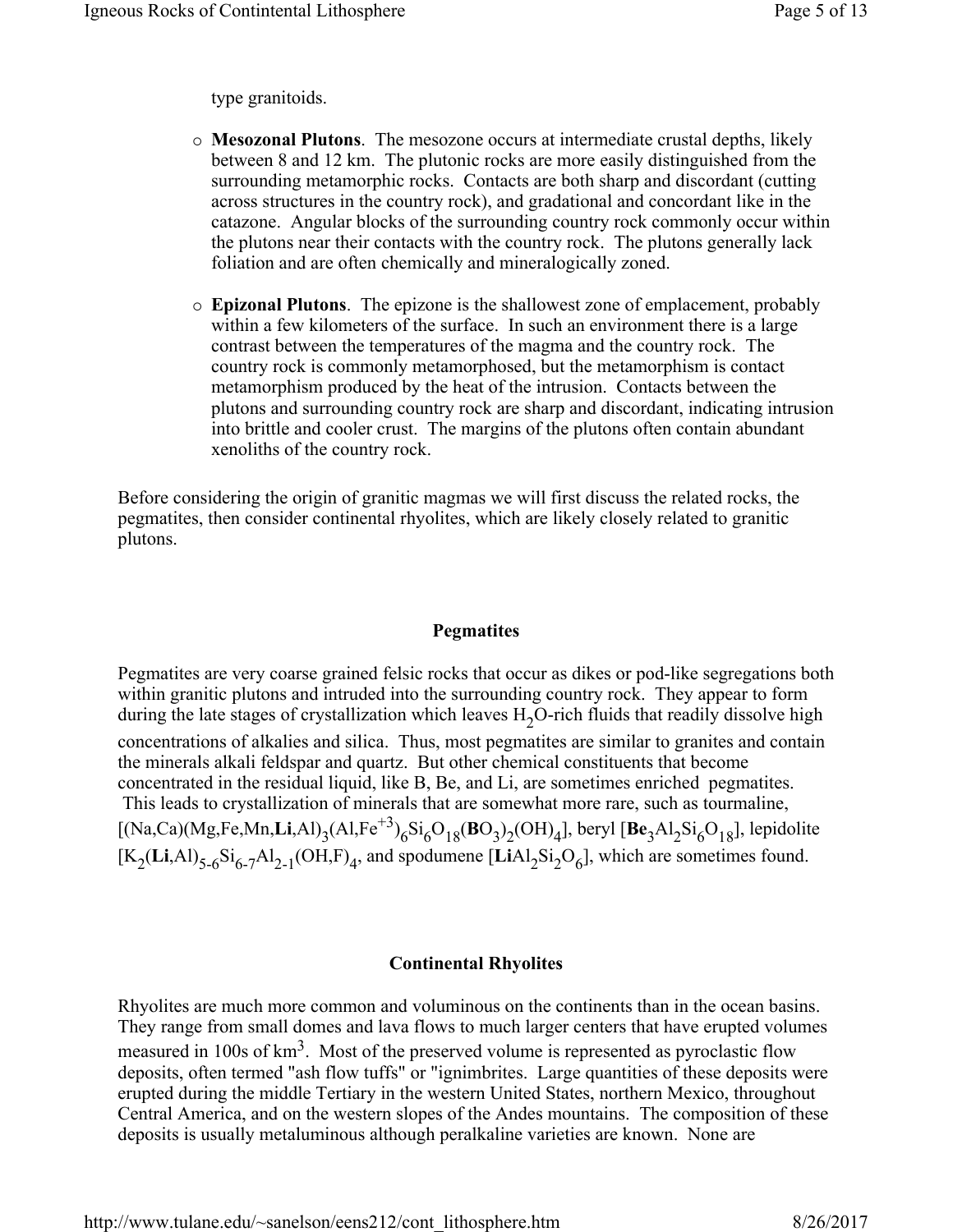peraluminous in composition. Although the recent examples occur near continental margins. Most seem to be associated with episodes of continental extension, such as in Basin and Range Province of the Western U.S. and Mexico.

Three Late Tertiary examples are notable. All have formed large calderas associated with the emplacement of pyroclastic flow deposits as well as fall deposits. These include Yellowstone Caldera in Wyoming, Long Valley Caldera in eastern California, and Valles Caldera in New Mexico. Note that all three are located on the margins of the Basin and Range Province. Pyroclastic fall deposits are widespread, although not well-preserved, as would be expected. Ash from the youngest eruptions from Yellowstone occur in sediment cores from the Gulf of Mexico. Ash from Long Valley caldera is found as far east as Nebraska. Eruptions of volumes of ash similar to these would certainly be devastating to any country in which the occurred.



As stated above, most of the preserved rocks from these large silicic systems are preserved as pyroclastic flow deposits that spread out close to the eruptive vents. Most display various degrees of welding that results from compaction and annealing of the glassy fine-grained ash particles contained in the deposits. It is the welded portions of the pyroclastic flow deposits that have the greatest potential for preservation in the geologic record, as they are more resistant to erosion.

Non-welded pyroclastic flow deposits are usually poorly sorted and poorly indurated. They contain blocks and lapilli-sized fragments of pumice and lithic fragments in a matrix of fine-grained glassy ash particles.



Deeper in the deposit heat remains available for longer times and the weight of the overlying material tends to start the welding process. Lumps of pumice become compressed into disclike forms called *fiamme*. The original vesicular texture is lost and the flattened pumice loses its vesicular character. The glassy ash particles in the matrix start to weld together, while the brittle lithic fragments are usually not compressed. If temperature remains high and the lower parts of the deposit are under a high load, welding may progress to turn the rock into a vitrophyre, wherein the ash matrix becomes a coherent glass, the fiamme are further flattened and the vesicles and pore space are completely pressed out.

Two examples of continental rhyolite complexes will be discussed.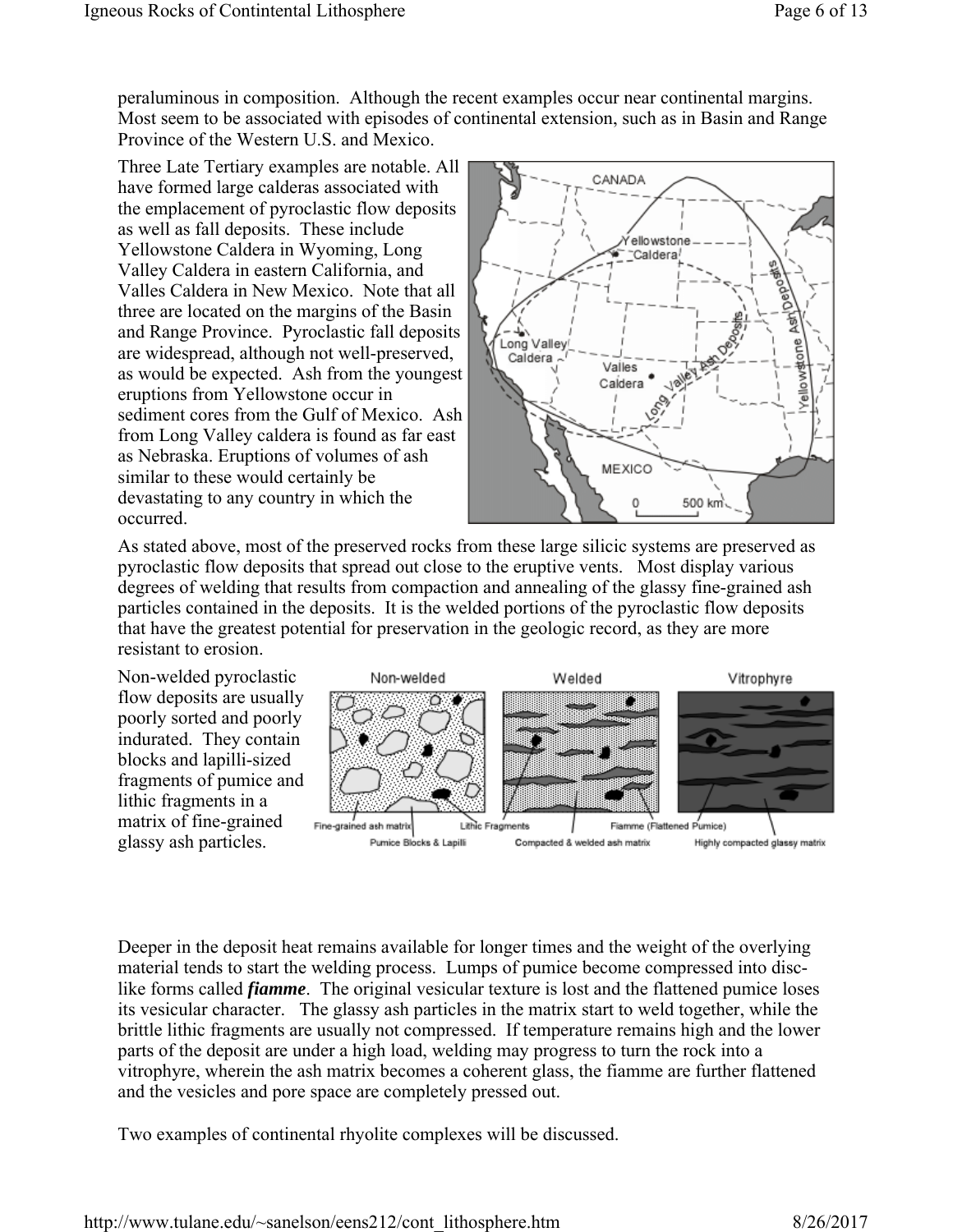• Yellowstone Caldera which occupies most of Yellowstone National Park, is actually the third caldera to form in the area within the past 2 million years. The first formed 2.0 million years ago, producing 2,500 km<sup>3</sup> of ash, the second 1.3 million years ago producing  $250 \text{km}^3$ , and the latest 600,000 years ago producing 1,000  $\text{km}^3$  of ash. Thus, the repose time is on the average about 650,000 years. That magma is still present beneath Yellowstone is evidenced both by the intense hydrothermal activity that takes place within the most recent caldera, and by seismic profiling which indicates magma at a depth of about 3 km.



• Long Valley Caldera. Long Valley caldera is located on the eastern side of the Sierra Nevada Mountains in California, along the western edge of the Basin and Range extensional zone. Between 2 and 3 my ago basaltic and andesitic volcanism produced lava flows that filled the downdropped graben between the Sierra Nevada and the White-Inyo Mountains. Rhyolitic volcanism began about 1.9 m.y. ago and produced lava flows and domes of Glass Mountain. This activity continued until about 0.9 my ago.



720,000 years ago an eruption produced about  $600 \text{ km}^3$  of pyroclastic material, both as fall deposits and pyroclastic flows. The pyroclastic flows, known as the Bishop Tuff, are still preserved in Owens Valley to south, and in the Mono Basin to the north. Some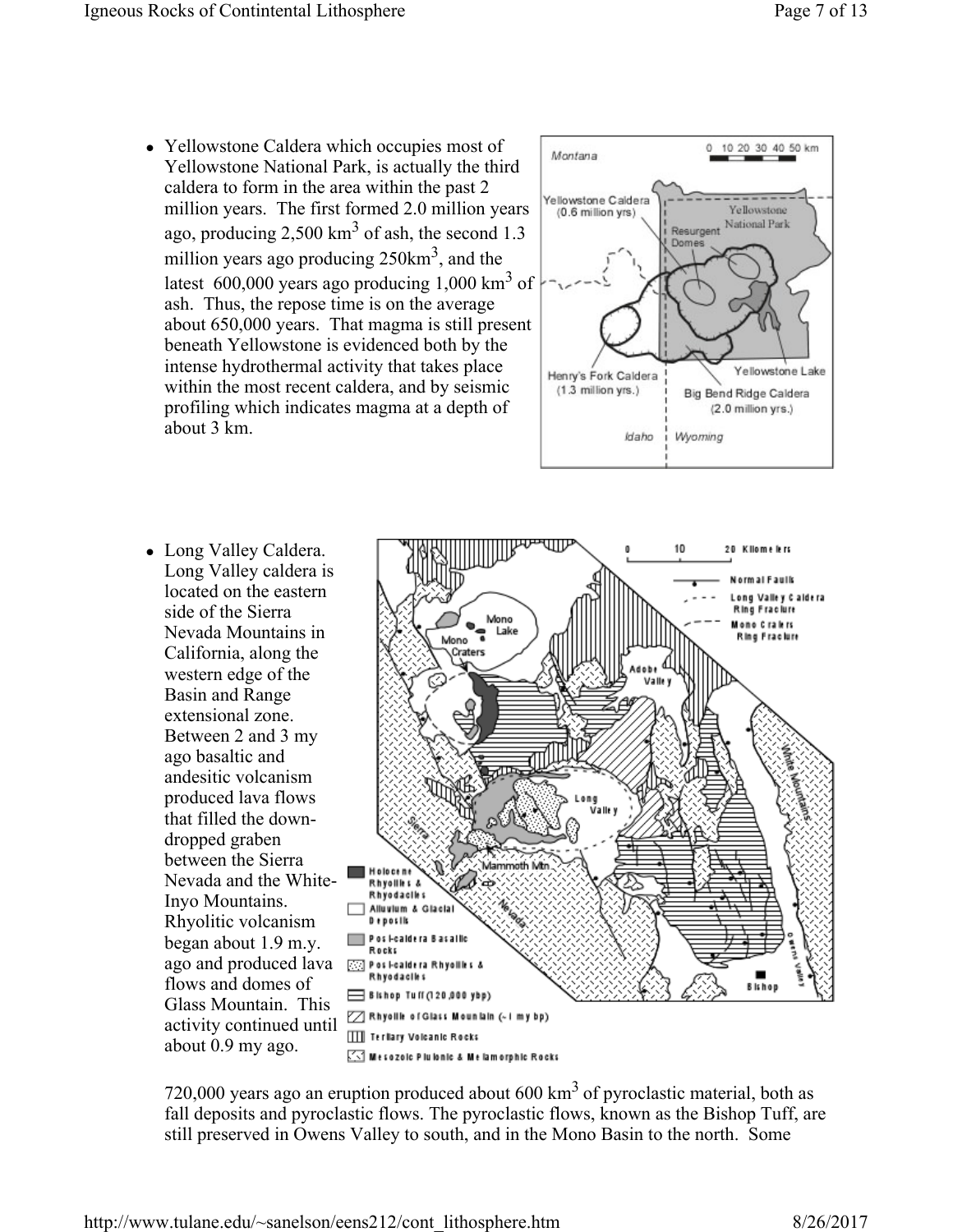flows crested the Sierra Nevada and reached the San Joaquin valley to the west. This eruption resulted in the collapse of the area above the magma chamber to produce Long Valley Caldera. The Bishop Tuff shows chemical zonation, having  $SiO<sub>2</sub>$  concentrations of 77.4% in lower, first erupted units and 75.5%  $SiO<sub>2</sub>$  in the upper, later erupted units. This likely reflects chemical zonation in the magma chamber. Rhyolite domes and lava flows were then emplaced on the floor of the caldera between 0.73 and 0.61 my ago. During this time the central part of the caldera floor was uplifted to form a structural dome, called a resurgent dome, likely due to re-intrusion of magma below. The resurgent dome shows a central graben on the map above. Rhyolite and rhyodacite domes and flows were also emplaced in the moat around the resurgent dome and along the ring fractures of the caldera between 0.5 my and 0.1 my ago. One of these, Mammoth Mountain, located on the southwestern margin of the caldera, is now a popular ski resort. Between 0.2 and 0.06 my ago basaltic lavas were erupted on the floor of the caldera and in areas to west of the caldera.

The most recent activity in the Long Valley area has occurred just to the north at Mono Craters. Here rhyolite domes have been erupted along an arcuate zone that may be a developing ring fracture for another caldera in the near future.

#### **Origin of Large Volumes of Silicic Magma**

In the early part of the century a debate among igneous petrologists ensued concerning the origin of granitic rocks (known as the "Granite Controversy"). One group referred to themselves as the granitizationists and argued that granitic rocks were produced by ultrametamorphism at high temperatures and pressures in the Earth's crust. The other group, referred to as the magmatists, argued that granites were produced by melting and intruded as liquids into higher levels of the crust. The granitizationists used evidence mainly based on what are now recognized as catazonal plutons to make their case. They further argued that making room for such large bodies of magma in the brittle crust would be near impossible and that production of granites in place by granitization of the pre-existing rock would do away with this "room problem". The magmatists argued their case using evidence from mostly mesozonal and epizonal plutons, which clearly show evidence of the intrusive origin of these bodies and evidence that they were liquid when emplaced.

Clearly there are several ways that granitic rocks could be produced, but it is highly unlikely that all granitic rocks were formed by granitization, although some catazonal bodies could have been. The fact that contact relations clearly show that many granites were liquid upon intrusion and the fact that large volumes of silicic magma actually erupt in continental rhyolite centers is plentiful evidence for the existence of liquids with granitic composition. The "room problem" argued by the granitizationists is largely solved when we recognize that most intrusive events occur during stages of deformation wherein the stress regime changes from one of compression to extension. Extension of the brittle crust can make the space into which magmas intrude.

Nevertheless, it is highly unlikely that large volumes of granitic magma can be produced by crystal fractionation of basaltic magmas. Such crystal fractionation would require initial volumes of basalt 10 to 100 times greater than the siliceous liquids produced. There is no evidence for the existence of such large bodies of crystallized basalt magma in the crust.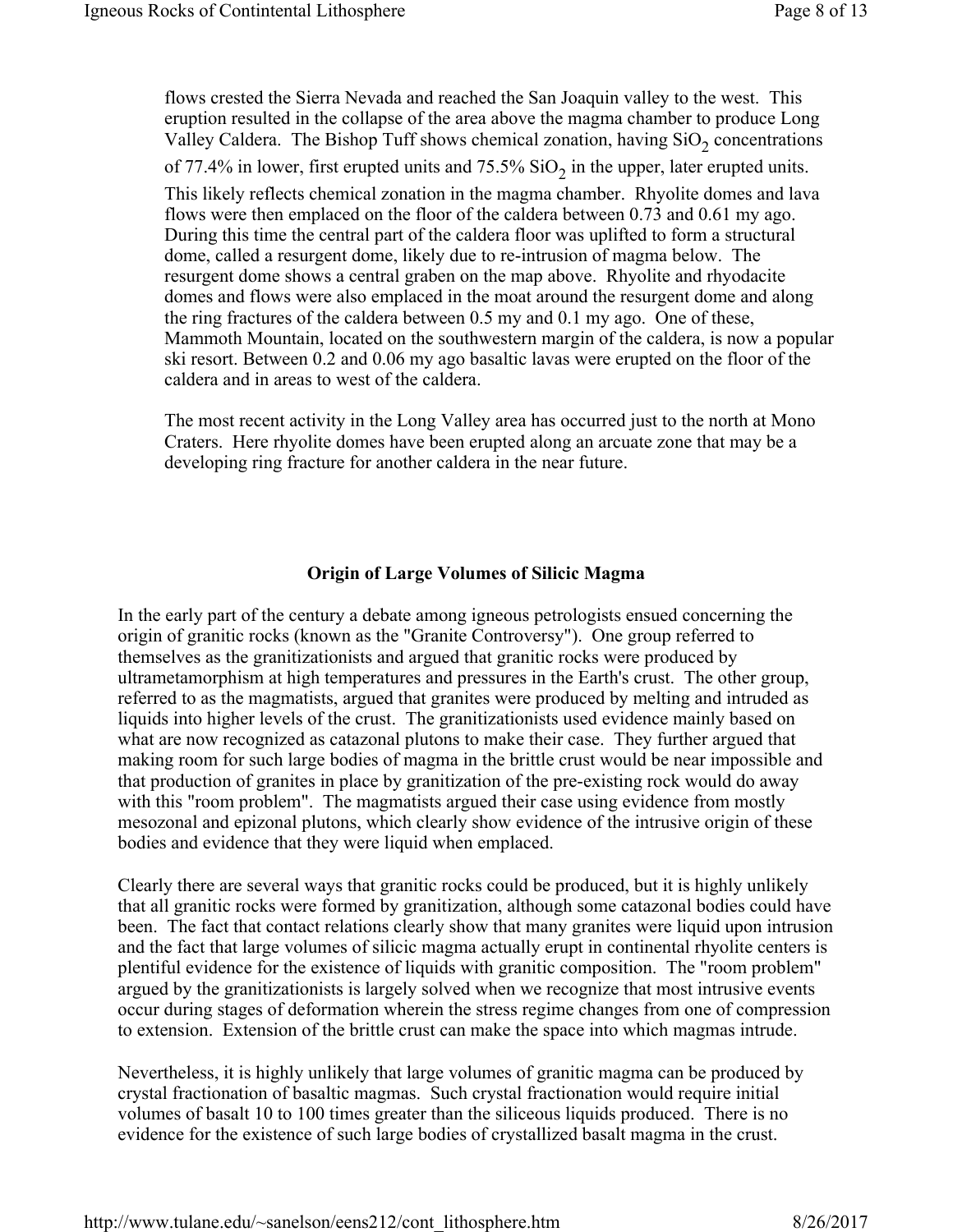Among the mechanisms by which large volumes of granitic magma could be produced are:

- 1. Anatexis of metasedimentary/sedimentary rocks to form S-type granitic magmas.
- 2. Anatexis of young crustal basic meta-igneous rocks to form I-type granitic magmas.
- 3. Melting/Assimilation of lower crustal rocks by mantle-derived basic magmas.
- 4. Crystal fractionation/Assimilation of basaltic and andesitic magmas.
- 5. Granitization, wherein high grade metamorphism bordering on melting converts rocks into those that appear texturally and mineralogically similar to granitic rocks.

# **Continental Flood Basalts**

Like the large submarine plateaus discussed in our lecture on the ocean basins, large volumes of basaltic magma have erupted on the continents at various times in Earth history. The most recent of these outpourings, but by no means the largest, is the Columbia River basalts erupted in Oregon and Washington states in the mid-Miocene. Other important flood basalt provinces are listed in the Table below.

| Province                     | Age                | Original Area Covered<br>$\rm km^2$ ) | Types of Basalts % |                |           |
|------------------------------|--------------------|---------------------------------------|--------------------|----------------|-----------|
|                              |                    |                                       | $Octz -$<br>Thol.  | Oliv.<br>Thol. | Alk. Bas. |
| Lake Superior                | Precambrian        | 125,000                               | 42                 | 51             |           |
| Siberia                      | Permo-<br>Triassic | 2,500,000                             | 28                 | 69             |           |
| Karoo, S. Africa Jurassic    |                    | 2,000,000                             | 157                | 37             |           |
| Paraná, Brazil               | Cretaceous         | 2,000,000                             | 72                 | 28             |           |
| Deccan, India                | Eocene             | 500,000                               | 55                 | 35             | 10        |
| Columbia River   Mid-Miocene |                    | 163,000                               | 30                 | 70             |           |

## **Chemical Composition**

Although each flood basalt province differs somewhat in the composition of magmas erupted, most provinces have erupted tholeiitic basalts. With the exception of a few early erupted picrites in some provinces, the tholeiitic basalts tend to have lower concentrations of MgO (5 - 8%) than would be expected from melts that have come directly from the mantle without having suffered crystal fractionation. Thus, despite their large volume, they are differentiated magmas that are similar in many respects to MORBs. Still, they show incompatible trace element concentrations more similar to EMORBs, and have  ${}^{86}Sr/{}^{87}Sr$  and  ${}^{143}Nd/{}^{144}Nd$  ratios that extend from the OIB field toward and overlapping with continental crust. This latter feature indicates that they have likely suffered some crustal contamination.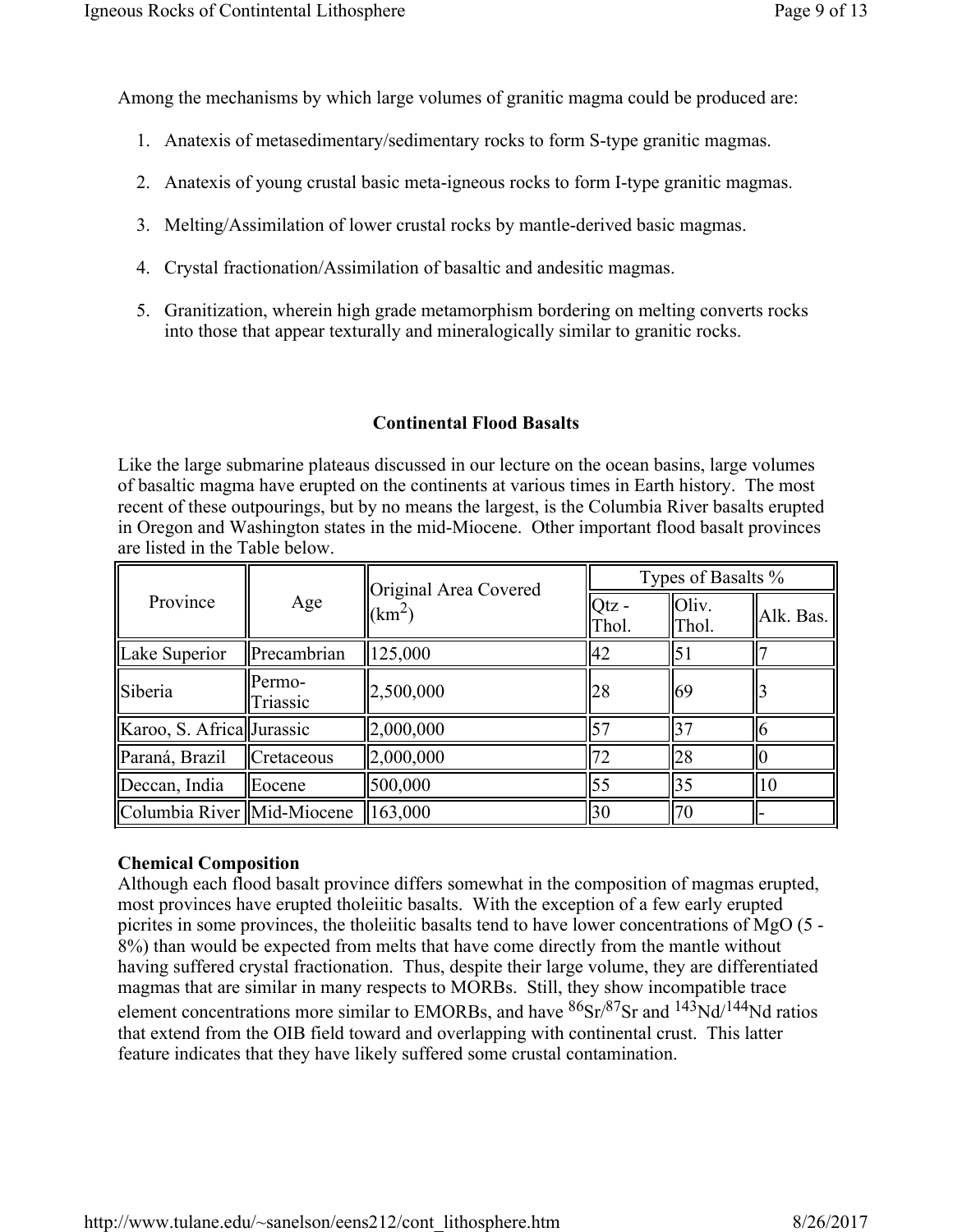## **Example**

The Columbia River Basalts represent a series of lava flows all erupted between 17 and 8 million years ago, with the bulk of the volume being erupted between 16.5 and 14 million years ago. One of the basalt flows, the Roza flow, was erupted over a period of a few weeks traveled about 300 km and has a volume of about  $1500 \text{ km}^3$ . Vents for the eruptions are thought to be a series of dikes located in southwestern Washington. Despite the fact that these lavas appear to be fractionated, they are poor in phenocrysts, and individual flows are very homogeneous in composition. Furthermore, it is difficult to reconcile chemical variation among the various flows to be the result of crystal fractionation processes. Thus, the origin of the Columbia River basalts, as well as most other flood basalts, remains one of petrology's great unsolved problems.



# **Continental Rift Valleys**

Continental Rift valleys are linear zones of extension within continental crust. Some of these extensional zones may eventually become zones along which the continents break apart to form a new ocean basin, however, there are many examples where such break-ups have failed. Among the ancient and modern examples are:

- A series of Triassic to Jurassic grabens that occur along eastern North America and extend from Canada to Georgia that appear to have formed in a failed attempt to rift North America away from Eurasia/Africa. About 50 m.y. later, these continents successfully rifted apart along a zone further to the East. These grabens are filled with mostly tholeiitic basalts.
- Another failed rift is the Oslo Graben of southern Norway, of late Paleozoic age. Here, both volcanic and intrusive igneous rocks are exposed. The volcanic rocks consist of an early group of alkalic basalt lavas and a later group of siliceous ignimbrites. The plutonic rocks are also alkaline. One group consists of alkaline gabbros containing alkali feldspar, called essexites, that form dikes, sills, and stocks that apparently fed the basaltic volcanic rocks, and the group consist of syenites and peralkaline granites, all of which contain an abundance of alkali feldspar. Some of these are nepheline bearing while others are quartz bearing.
- The Rhine graben, between Germany and France is an active rift in which have erupted both silica undersaturated phonolitic ignimbrites along with alkaline trachytes and rhyolites.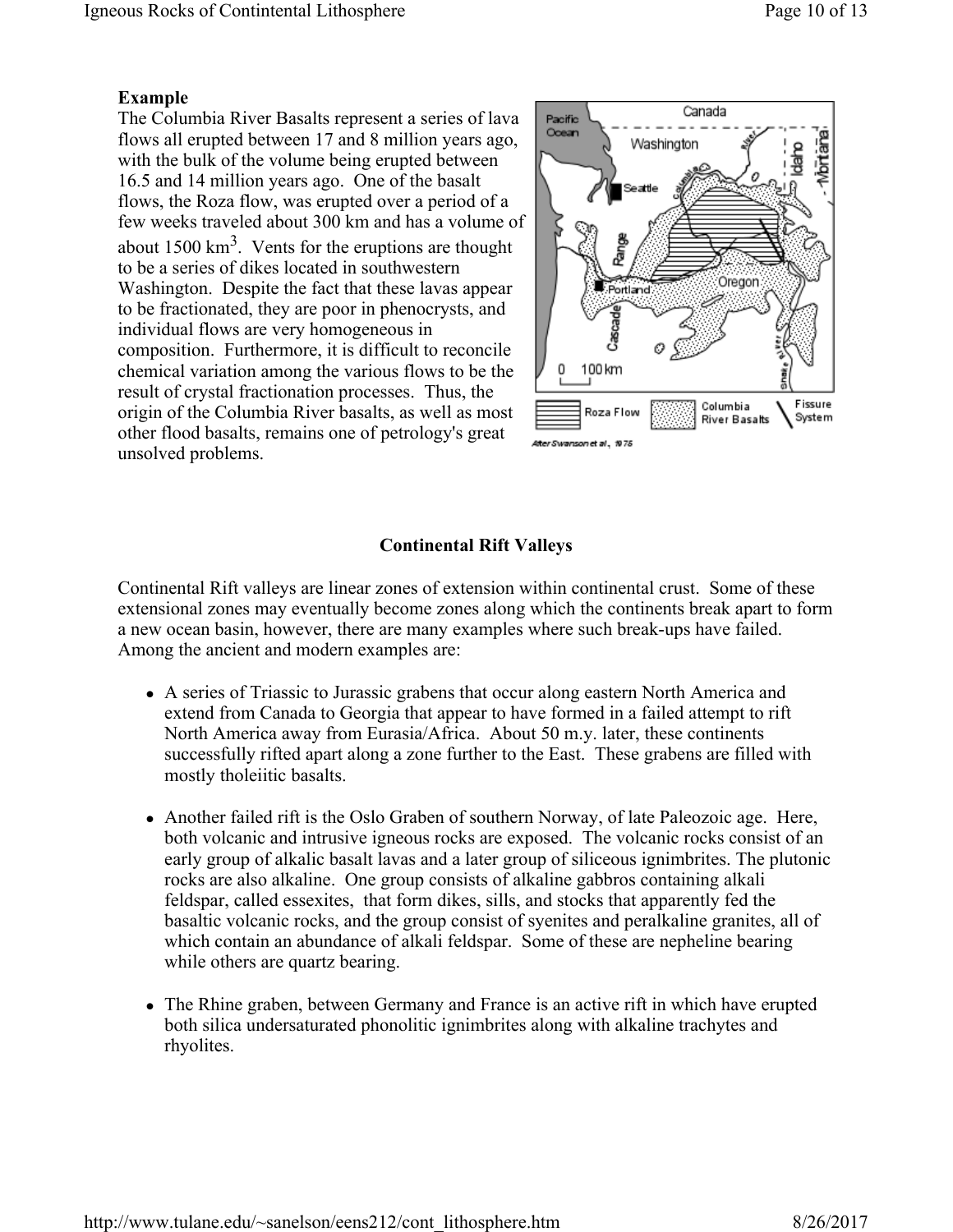• The East African Rift which extends from Syria in the north to Mozambique in the south has been active throughout the Cenozoic. During the initial stages of rifting fissure eruptions produced large volumes of basalt and siliceous ignimbrites. During the late Miocene and Pliocene these eruptions became more focused, and produced shield volcanoes consisting of basanites, rhyolites and phonolites. In Plio-Pleistocene times rhyolites were erupted along the main axis of the rift, while basalts continued to be erupted on the plateaus adjacent to the rift. Quaternary volcanoes along the axis of the central rift zones, in Kenya and Tanzania consist of phonolite, trachyte, or peralkaline rhyolite. This province illustrates the wide variety of unusual rock types found in continental rifting settings. Note, however, that parts of the rift along the Red Sea and Gulf of Aden have evolved to oceanic ridges and produce MORBs to form new seafloor.



#### **Evolution of Alkaline Rock Suites**

The alkaline rock series found in many rifting areas are very unusual, and far less common than the basalt - andesite - dacite suites found in other environments. We here discuss how some of these unusual magmas might have come into existence. We have already discussed how low degrees of partial melting of the mantle at higher pressure can produce silica-undersaturated basaltic magmas, while increasing degrees of melting, or melting at lower pressure tends to produce silica-saturated to oversaturated basaltic magmas. Once such magmas have evolved to the point where they begin to crystallize alkali feldspar, we can see what would happen by looking at the simple three component system Ne-SiO<sub>2</sub>-Ks (kalsilite). Note that in this system, the join Ab -Or forms a partial thermal divide at low pressure, and separates Silica

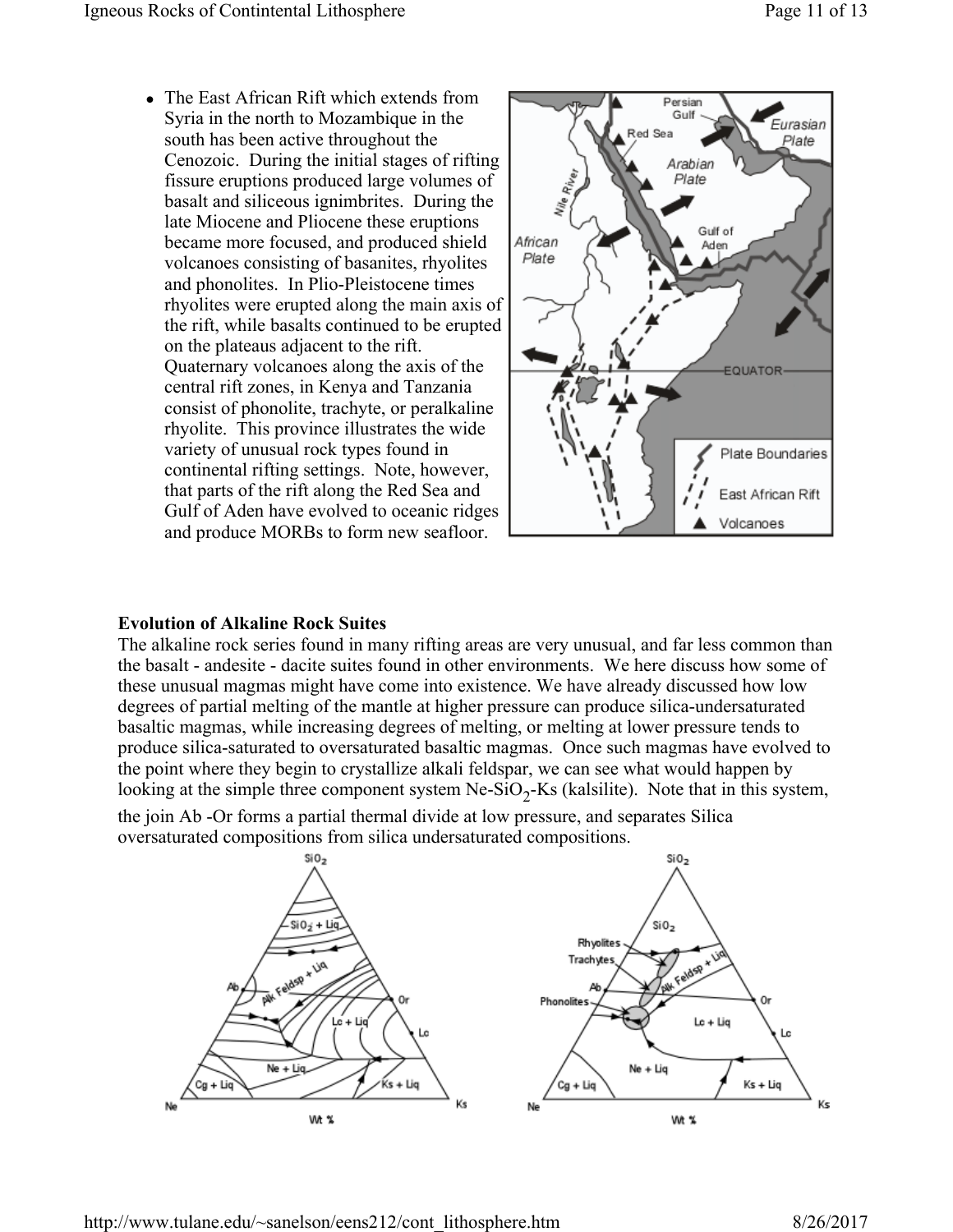- Imagine that a silica-saturated basaltic liquid has evolved to a silica-oversaturated trachyte. Continued fractionation of alkali feldspar solid solution from such a trachyte would cause the liquid to change composition toward the minimum in the sub-system Ab - Or - SiO<sub>2</sub>, eventually crystallizing quartz and producing a rhyolitic liquid.
- On the other hand, a silica undersaturated basaltic liquid that has evolved to a silica undersaturated trachyte will change in the opposite direction with alkali feldspar crystallization, and eventually reach a phonolite composition crystallizing nepheline, or leucite + nepheline at the minimum in the silica undersaturated part of the system Ab- Or - Ne - Ks.

This is further illustrated by looking at a total alkalies versus  $SiO<sub>2</sub>$  diagram, showing the approximate compositions of various alkaline rock types.



Note how small amounts of crustal contamination of silica-undersaturated basalts could also cause these silica-undersaturated magmas to become silica-saturated, and result in the bifurcation of the trends.

Thus, upwelling of the mantle beneath the continental rift zones likely results in various degrees of melting of the mantle by decompression melting. The presence of continental crust, favors small amounts of contamination of these already alkali rich magmas resulting in the production of basalt-trachyte-rhyolite suites. Basaltic magmas that reach low pressure and are still silica-undersaturated results in basalt-trachyte-phonolite suites. Only small changes in composition of the original mantle-derived magmas are necessary to produce these diverging magma types.

## **Peralkaline Rhyolites**

Peralkaline rhyolites are common in continental rift settings, although they also occur in oceanic island settings, and our discussion here includes such settings. In nearly all cases, peralkaline rhyolites are associated with mildly alkaline silica-saturated basalts, hawaiites, mugearites, and trachytes. The question becomes - why are peralkaline rhyolites produced instead of normal metaluminous rhyolites?

One answer could come from fractional crystallization of plagioclase. Ca-rich plagioclase contains twice as much Alumina as the alkali feldspars, and very little alkalies.